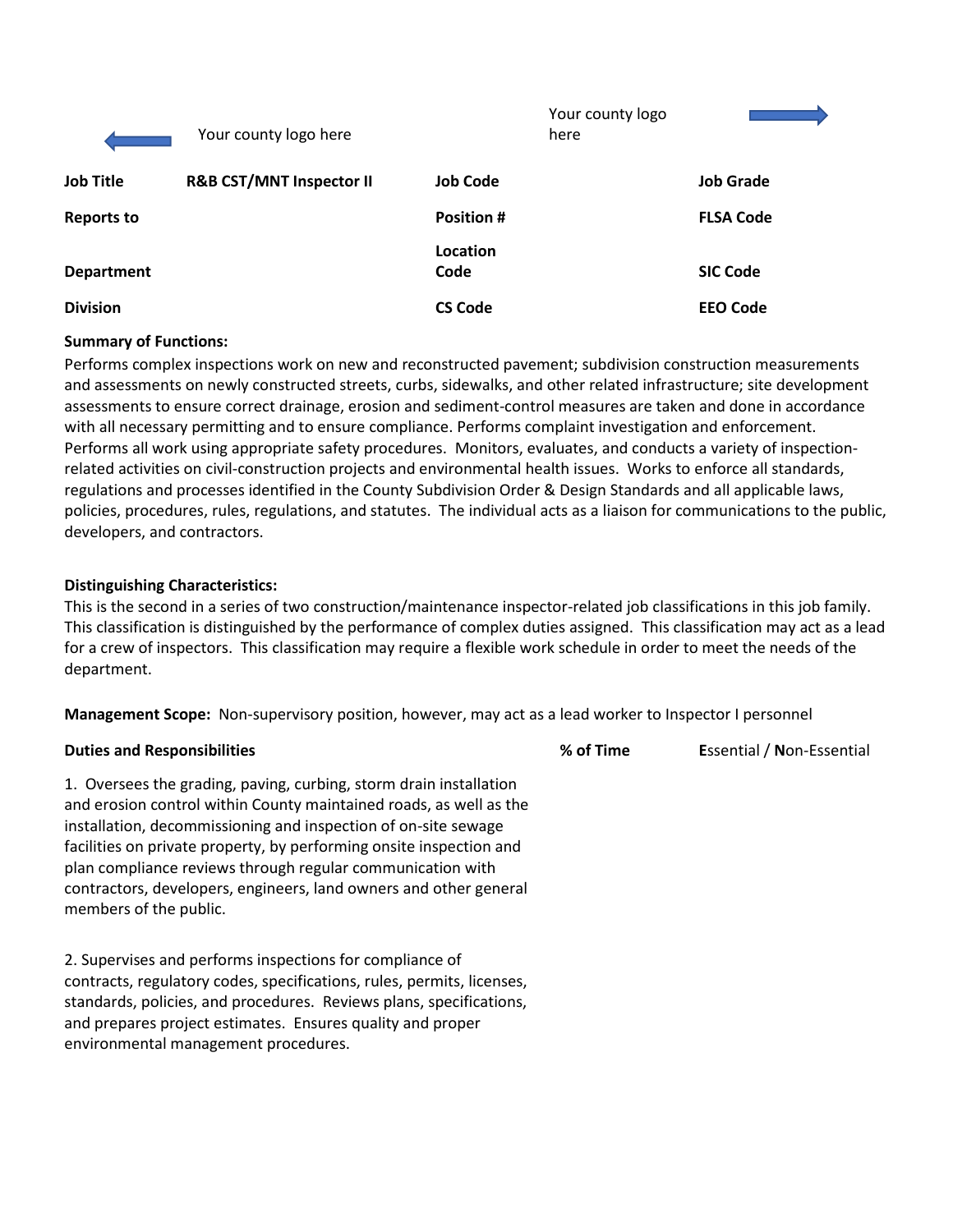3. Presents programs to the general public, businesses, civic and community groups regarding program activities, laws, ordinances, policies, procedures, rules, and regulations to enlist community support in meeting desired program objectives, to include the dissemination of information regarding consumer, environmental, and public health activities.

4. Collects and submits information related to activity that may be harmful to human health, the environment or erosion control to the appropriate agencies for investigation, including investigation any illegal dumping, illegal discharge into waters of the state, and other related infractions. This may include collecting evidence and providing testimony for court, hearings, meetings, or other situations related to noncompliance issues.

5. Provides public and contractors with information related to traffic control, road closures, time and date of proposed projects and responds to inquiries and complaints by retrieving records and "as built" notes and conducting related in-depth research; responds to inquiries, complaints and problems from property owners and the general public; resolves them by contacting appropriate organization or person/s for resolution.

6. Works with contractor for testing of compaction, density or pound testing to ensure prescribed asphalt/base/sub-base contents and develops routine specifications for materials, construction, asphalt concrete design, and equipment plans; and performs sub-grade, base estimates to ensure construction compliance with specifications.

7. Reviews plans and specifications of construction work to be accomplished within new subdivisions, commercial districts, and industrial parks, including monitoring work of subdivision, curbs, streets, drainage, streetlights, and traffic control; developing daily trench safety inspections of new construction and reconstruction work sites; and enforcing back-fill requirements.

8. Creates a high-quality work culture through participation in and emphasis on training and mentoring to develop leadership, management, and technical skills in self and other inspectors.

9. Attends meetings and participates with matrix team and project manager in the development of all key phases of projects, to include conducting construction reviews, verifying plans and inspecting photos/videos of proposed job sites.

10. Performs other job-related duties as assigned.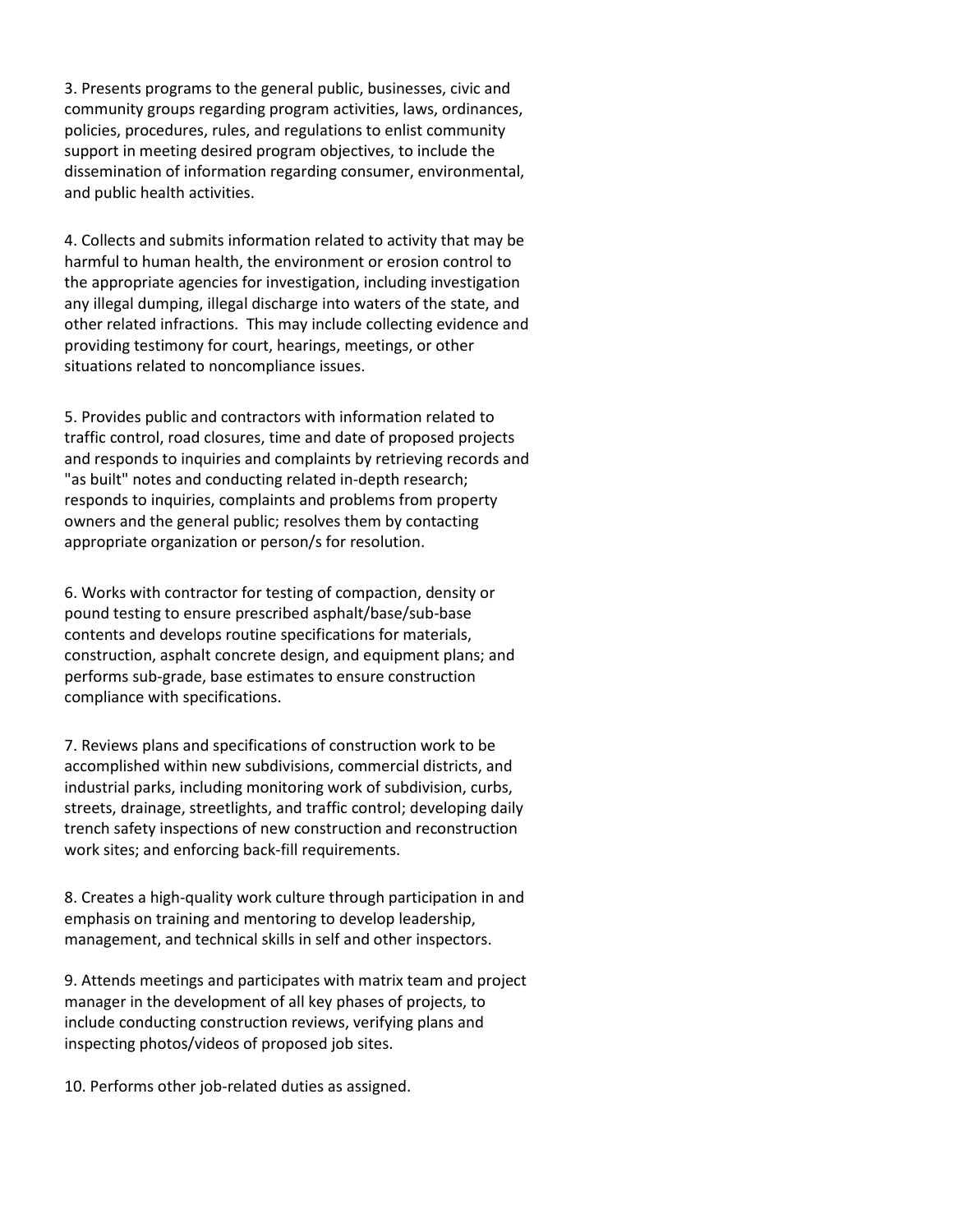### **Minimum Qualifications**

# Education, Experience and Training:

Associate's degree in a related Engineering discipline **AND** five (5) years of related increasingly responsible inspection work experience;

#### **OR,**

Any combination of education and experience that has been achieved and is equivalent to the stated education and experience and required knowledge, skills, and abilities sufficient to successfully perform the duties and responsibilities of this job.

# Licenses, Registrations, Certifications, or Special Requirements:

### Valid Texas Driver's License

# Preferred:

Certified Erosion, Sediment and Storm Water Inspector (CESSWI); **OR** Certified Inspector of Sediment and Erosion Control (CISEC); **OR** Certified Professional in Erosion and Sediment Control (CPESC). Certified Flood Plan Manager (CFM).

# **Knowledge, Skills & Abilities:**

# **Knowledge of:**

\* Methods and procedures used in inspecting.

\* Federal, state and County rules, regulations, and guidelines related to street maintenance, construction, and drainage, erosion, and sedimentation control measures, and County, State, and/or TXDOT construction regulations and safety codes and Texas Manual on Uniform Traffic Control Devices.

- \* Principles, methods, practices and techniques of engineering.
- \* Mathematical and statistical methods as used in engineering and planning.
- \* Engineering maps and records.
- \* Specification preparation, including standard construction and paving materials and equipment requirements
- \* Materials sampling and test procedures used in roadway reconstruction or new construction.
- \* Calculation of cost estimates for resurfacing projects including materials, supplies, and personnel.
- \* Some familiarity and experience with vehicles and construction equipment (to include backhoe, loaders, dump truck)
- \* Methods, practices, and techniques of inspections, compliance and enforcement.

\* Computer equipment to include word processing, presentations, spreadsheets, databases, maps, records, graphics, project scheduling and management, and other related engineering applications.

\* Business letter writing, grammar and punctuation, and report preparation.